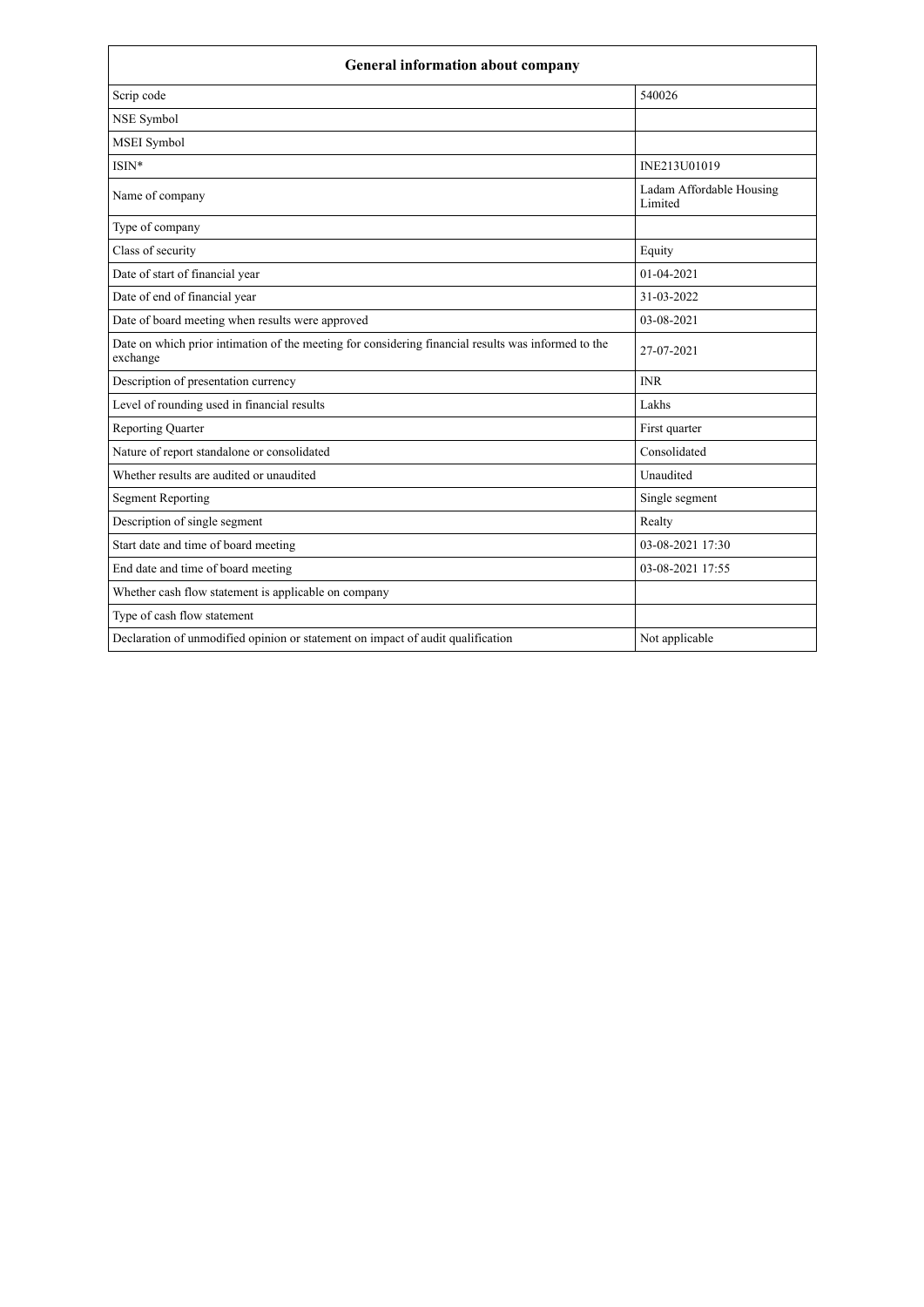| <b>Financial Results - Ind-AS</b> |                                                                                                                                                                                               |                                          |                                                               |  |
|-----------------------------------|-----------------------------------------------------------------------------------------------------------------------------------------------------------------------------------------------|------------------------------------------|---------------------------------------------------------------|--|
|                                   | <b>Particulars</b>                                                                                                                                                                            | 3 months/ 6 months ended<br>(dd-mm-yyyy) | Year to date figures for current period<br>ended (dd-mm-yyyy) |  |
| A                                 | Date of start of reporting period                                                                                                                                                             | 01-04-2021                               | 01-04-2021                                                    |  |
| B                                 | Date of end of reporting period                                                                                                                                                               | 30-06-2021                               | 30-06-2021                                                    |  |
| $\mathcal{C}$                     | Whether results are audited or unaudited                                                                                                                                                      | Unaudited                                | Unaudited                                                     |  |
| D                                 | Nature of report standalone or consolidated                                                                                                                                                   | Consolidated                             | Consolidated                                                  |  |
| Part<br>T                         | Blue color marked fields are non-mandatory. For Consolidated Results, if the company has no figures for 3 months / 6<br>months ended, in such case zero shall be inserted in the said column. |                                          |                                                               |  |
| $\mathbf{1}$                      | Income                                                                                                                                                                                        |                                          |                                                               |  |
|                                   | Revenue from operations                                                                                                                                                                       | $\mathbf{0}$                             | $\mathbf{0}$                                                  |  |
|                                   | Other income                                                                                                                                                                                  | 1.11                                     | 1.11                                                          |  |
|                                   | <b>Total income</b>                                                                                                                                                                           | 1.11                                     | 1.11                                                          |  |
| $\mathbf{2}$                      | <b>Expenses</b>                                                                                                                                                                               |                                          |                                                               |  |
| (a)                               | Cost of materials consumed                                                                                                                                                                    | $\mathbf{0}$                             | $\mathbf{0}$                                                  |  |
| (b)                               | Purchases of stock-in-trade                                                                                                                                                                   | $\mathbf{0}$                             | $\mathbf{0}$                                                  |  |
| (c)                               | Changes in inventories of finished goods, work-in-<br>progress and stock-in-trade                                                                                                             | $\theta$                                 | $\theta$                                                      |  |
| (d)                               | Employee benefit expense                                                                                                                                                                      | 2.15                                     | 2.15                                                          |  |
| (e)                               | Finance costs                                                                                                                                                                                 | 0.51                                     | 0.51                                                          |  |
| (f)                               | Depreciation, depletion and amortisation expense                                                                                                                                              | $\mathbf{0}$                             | $\mathbf{0}$                                                  |  |
| (f)                               | <b>Other Expenses</b>                                                                                                                                                                         |                                          |                                                               |  |
| $\mathbf{1}$                      | Other Expenses                                                                                                                                                                                | 5.19                                     | 5.19                                                          |  |
| 10                                |                                                                                                                                                                                               |                                          |                                                               |  |
|                                   | <b>Total other expenses</b>                                                                                                                                                                   | 5.19                                     | 5.19                                                          |  |
|                                   | <b>Total expenses</b>                                                                                                                                                                         | 7.85                                     | 7.85                                                          |  |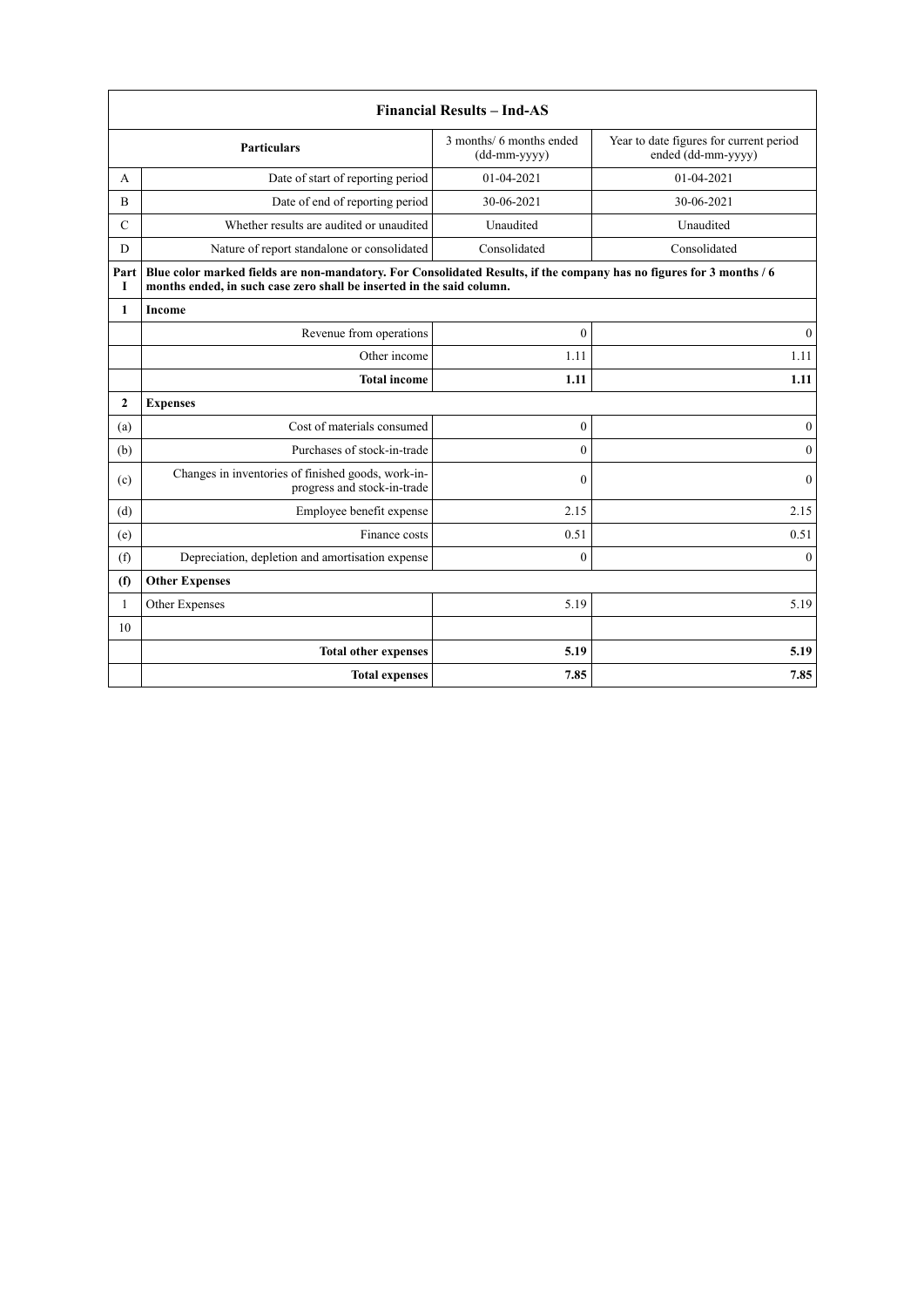|                | <b>Financial Results - Ind-AS</b>                                                                                                                                                             |                                          |                                                               |  |
|----------------|-----------------------------------------------------------------------------------------------------------------------------------------------------------------------------------------------|------------------------------------------|---------------------------------------------------------------|--|
|                | <b>Particulars</b>                                                                                                                                                                            | 3 months/ 6 months<br>ended (dd-mm-yyyy) | Year to date figures for current<br>period ended (dd-mm-yyyy) |  |
| A              | Date of start of reporting period                                                                                                                                                             | 01-04-2021                               | 01-04-2021                                                    |  |
| B              | Date of end of reporting period                                                                                                                                                               | 30-06-2021                               | 30-06-2021                                                    |  |
| $\mathcal{C}$  | Whether results are audited or unaudited                                                                                                                                                      | Unaudited                                | Unaudited                                                     |  |
| D              | Nature of report standalone or consolidated                                                                                                                                                   | Consolidated                             | Consolidated                                                  |  |
| Part<br>1      | Blue color marked fields are non-mandatory. For Consolidated Results, if the company has no figures for 3 months / 6<br>months ended, in such case zero shall be inserted in the said column. |                                          |                                                               |  |
| 3              | Total profit before exceptional items and tax                                                                                                                                                 | $-6.74$                                  | $-6.74$                                                       |  |
| $\overline{4}$ | Exceptional items                                                                                                                                                                             | $\theta$                                 | $\theta$                                                      |  |
| 5              | Total profit before tax                                                                                                                                                                       | $-6.74$                                  | $-6.74$                                                       |  |
| 7              | <b>Tax expense</b>                                                                                                                                                                            |                                          |                                                               |  |
| 8              | Current tax                                                                                                                                                                                   | $\boldsymbol{0}$                         | $\boldsymbol{0}$                                              |  |
| 9              | Deferred tax                                                                                                                                                                                  | $\mathbf{0}$                             | $\boldsymbol{0}$                                              |  |
| 10             | <b>Total tax expenses</b>                                                                                                                                                                     | $\theta$                                 | $\overline{0}$                                                |  |
| 11             | Net movement in regulatory deferral account balances related to<br>profit or loss and the related deferred tax movement                                                                       | $\mathbf{0}$                             | $\theta$                                                      |  |
| 14             | Net Profit Loss for the period from continuing operations                                                                                                                                     | $-6.74$                                  | $-6.74$                                                       |  |
| 15             | Profit (loss) from discontinued operations before tax                                                                                                                                         | $\theta$                                 | $\theta$                                                      |  |
| 16             | Tax expense of discontinued operations                                                                                                                                                        | $\theta$                                 | $\theta$                                                      |  |
| 17             | Net profit (loss) from discontinued operation after tax                                                                                                                                       | $\theta$                                 | $\Omega$                                                      |  |
| 19             | Share of profit (loss) of associates and joint ventures accounted for<br>using equity method                                                                                                  | $\boldsymbol{0}$                         | $\theta$                                                      |  |
| 21             | Total profit (loss) for period                                                                                                                                                                | $-6.74$                                  | $-6.74$                                                       |  |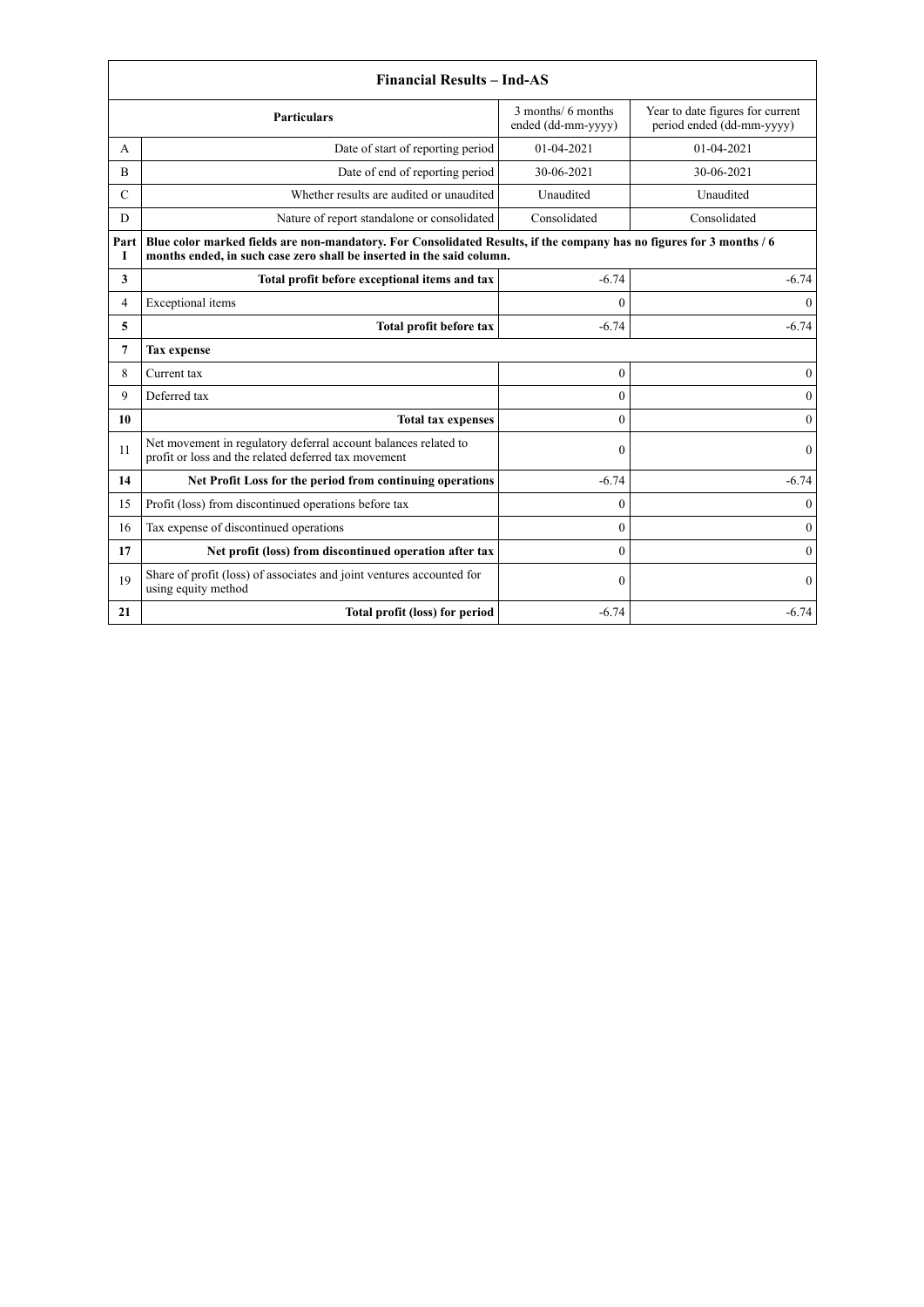|                    | <b>Financial Results - Ind-AS</b>                                               |                                                |                                                                 |  |
|--------------------|---------------------------------------------------------------------------------|------------------------------------------------|-----------------------------------------------------------------|--|
| <b>Particulars</b> |                                                                                 | 3 months/ 6 month ended (dd-<br>$mm$ -yyyy $)$ | Year to date figures for current period ended<br>$(dd-mm-yyyy)$ |  |
| A                  | Date of start of reporting period                                               | $01-04-2021$                                   | $01 - 04 - 2021$                                                |  |
| $\bf{B}$           | Date of end of reporting period                                                 | 30-06-2021                                     | 30-06-2021                                                      |  |
| C                  | Whether results are audited or unaudited                                        | Unaudited                                      | Unaudited                                                       |  |
| D                  | Nature of report standalone or consolidated                                     | Consolidated                                   | Consolidated                                                    |  |
|                    | Other comprehensive income [Abstract]                                           |                                                |                                                                 |  |
| 1                  | Amount of items that will not be reclassified to profit and loss                |                                                |                                                                 |  |
|                    | Gain/(Loss) on Equity instruments designated at<br><b>FVTOCL</b>                | 0.79                                           | 0.79                                                            |  |
|                    | Total Amount of items that will not be reclassified to<br>profit and loss       | 0.79                                           | 0.79                                                            |  |
| $\mathbf{2}$       | Income tax relating to items that will not be<br>reclassified to profit or loss | $\theta$                                       | $\theta$                                                        |  |
| 3                  | Amount of items that will be reclassified to profit and loss                    |                                                |                                                                 |  |
|                    | Total Amount of items that will be reclassified to<br>profit and loss           |                                                |                                                                 |  |
| 4                  | Income tax relating to items that will be reclassified<br>to profit or loss     | $\mathbf{0}$                                   | $\theta$                                                        |  |
| 5                  | <b>Total Other comprehensive income</b>                                         | 0.79                                           | 0.79                                                            |  |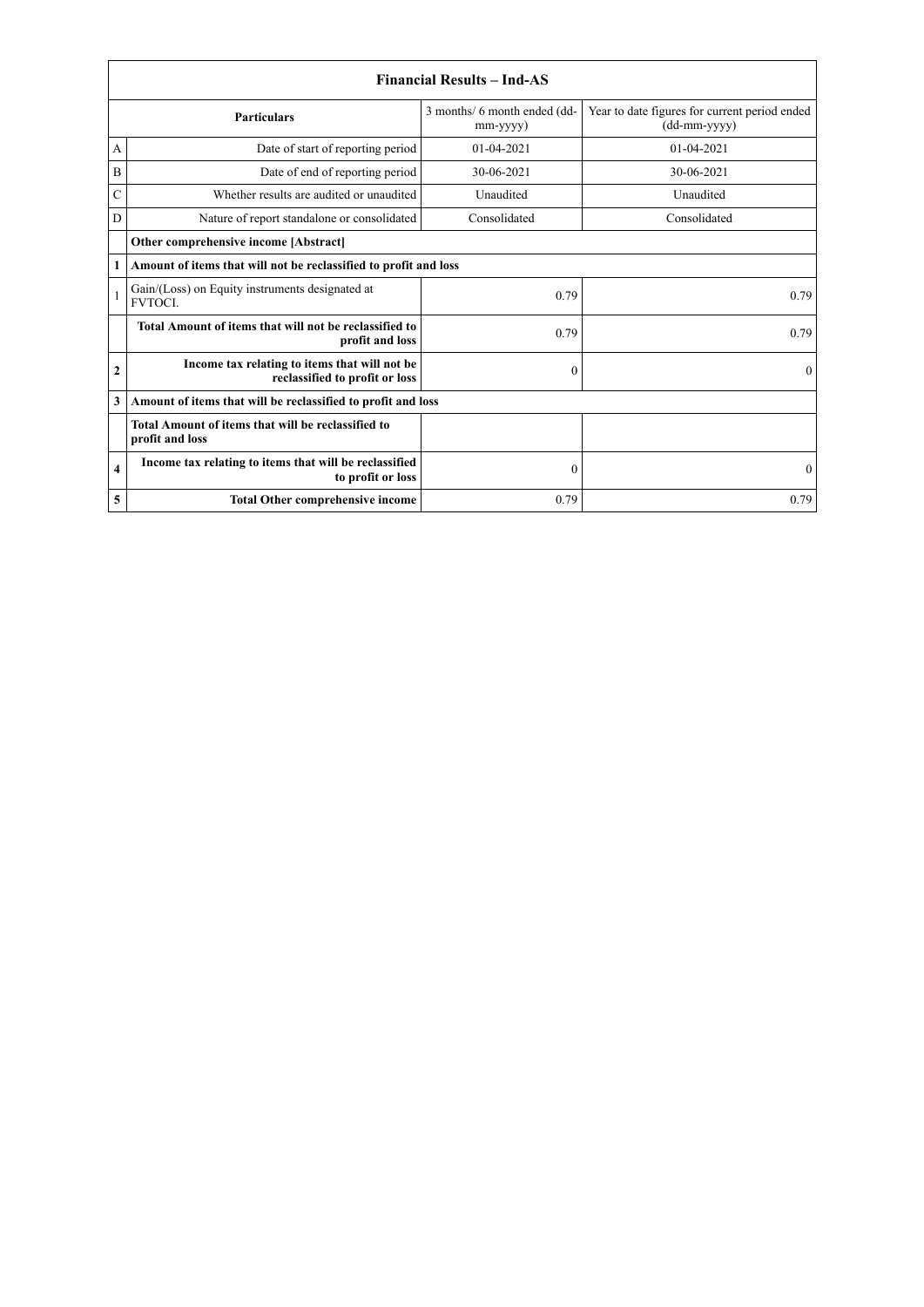|           | <b>Financial Results - Ind-AS</b>                                                                                                                                                             |                                            |                                                               |  |
|-----------|-----------------------------------------------------------------------------------------------------------------------------------------------------------------------------------------------|--------------------------------------------|---------------------------------------------------------------|--|
|           | <b>Particulars</b>                                                                                                                                                                            | 3 months/ 6 months ended<br>$(dd-mm-yyyy)$ | Year to date figures for current period<br>ended (dd-mm-yyyy) |  |
| A         | Date of start of reporting period                                                                                                                                                             | 01-04-2021                                 | 01-04-2021                                                    |  |
| B         | Date of end of reporting period                                                                                                                                                               | 30-06-2021                                 | 30-06-2021                                                    |  |
| С         | Whether results are audited or unaudited                                                                                                                                                      | Unaudited                                  | Unaudited                                                     |  |
| D         | Nature of report standalone or consolidated                                                                                                                                                   | Consolidated                               | Consolidated                                                  |  |
| Part<br>1 | Blue color marked fields are non-mandatory. For Consolidated Results, if the company has no figures for 3 months / 6<br>months ended, in such case zero shall be inserted in the said column. |                                            |                                                               |  |
| 23        | <b>Total Comprehensive Income for the period</b>                                                                                                                                              | $-5.95$                                    | $-5.95$                                                       |  |
| 24        | Total profit or loss, attributable to                                                                                                                                                         |                                            |                                                               |  |
|           | Profit or loss, attributable to owners of parent                                                                                                                                              |                                            |                                                               |  |
|           | Total profit or loss, attributable to non-controlling interests                                                                                                                               |                                            |                                                               |  |
| 25        | Total Comprehensive income for the period attributable to                                                                                                                                     |                                            |                                                               |  |
|           | Comprehensive income for the period attributable to owners of<br>parent                                                                                                                       | $\boldsymbol{0}$                           | $\mathbf{0}$                                                  |  |
|           | Total comprehensive income for the period attributable to<br>owners of parent non-controlling interests                                                                                       | $\boldsymbol{0}$                           | $\mathbf{0}$                                                  |  |
| 26        | Details of equity share capital                                                                                                                                                               |                                            |                                                               |  |
|           | Paid-up equity share capital                                                                                                                                                                  | 915.23                                     | 915.23                                                        |  |
|           | Face value of equity share capital                                                                                                                                                            | 5                                          | 5                                                             |  |
| 27        | <b>Details of debt securities</b>                                                                                                                                                             |                                            |                                                               |  |
| 28        | Reserves excluding revaluation reserve                                                                                                                                                        |                                            |                                                               |  |
| 29        | <b>Earnings per share</b>                                                                                                                                                                     |                                            |                                                               |  |
| i         | Earnings per equity share for continuing operations                                                                                                                                           |                                            |                                                               |  |
|           | Basic earnings (loss) per share from continuing operations                                                                                                                                    | $-0.04$                                    | $-0.04$                                                       |  |
|           | Diluted earnings (loss) per share from continuing operations                                                                                                                                  | $-0.04$                                    | $-0.04$                                                       |  |
| ii.       | Earnings per equity share for discontinued operations                                                                                                                                         |                                            |                                                               |  |
|           | Basic earnings (loss) per share from discontinued operations                                                                                                                                  | $\boldsymbol{0}$                           | $\boldsymbol{0}$                                              |  |
|           | Diluted earnings (loss) per share from discontinued operations                                                                                                                                | $\mathbf{0}$                               | $\mathbf{0}$                                                  |  |
| ii        | Earnings per equity share                                                                                                                                                                     |                                            |                                                               |  |
|           | Basic earnings (loss) per share from continuing and<br>discontinued operations                                                                                                                | $-0.04$                                    | $-0.04$                                                       |  |
|           | Diluted earnings (loss) per share from continuing and<br>discontinued operations                                                                                                              | $-0.04$                                    | $-0.04$                                                       |  |
| 30        | Debt equity ratio                                                                                                                                                                             |                                            |                                                               |  |
| 31        | Debt service coverage ratio                                                                                                                                                                   |                                            |                                                               |  |
| 32        | Interest service coverage ratio                                                                                                                                                               |                                            |                                                               |  |
| 33        | Disclosure of notes on financial results                                                                                                                                                      |                                            |                                                               |  |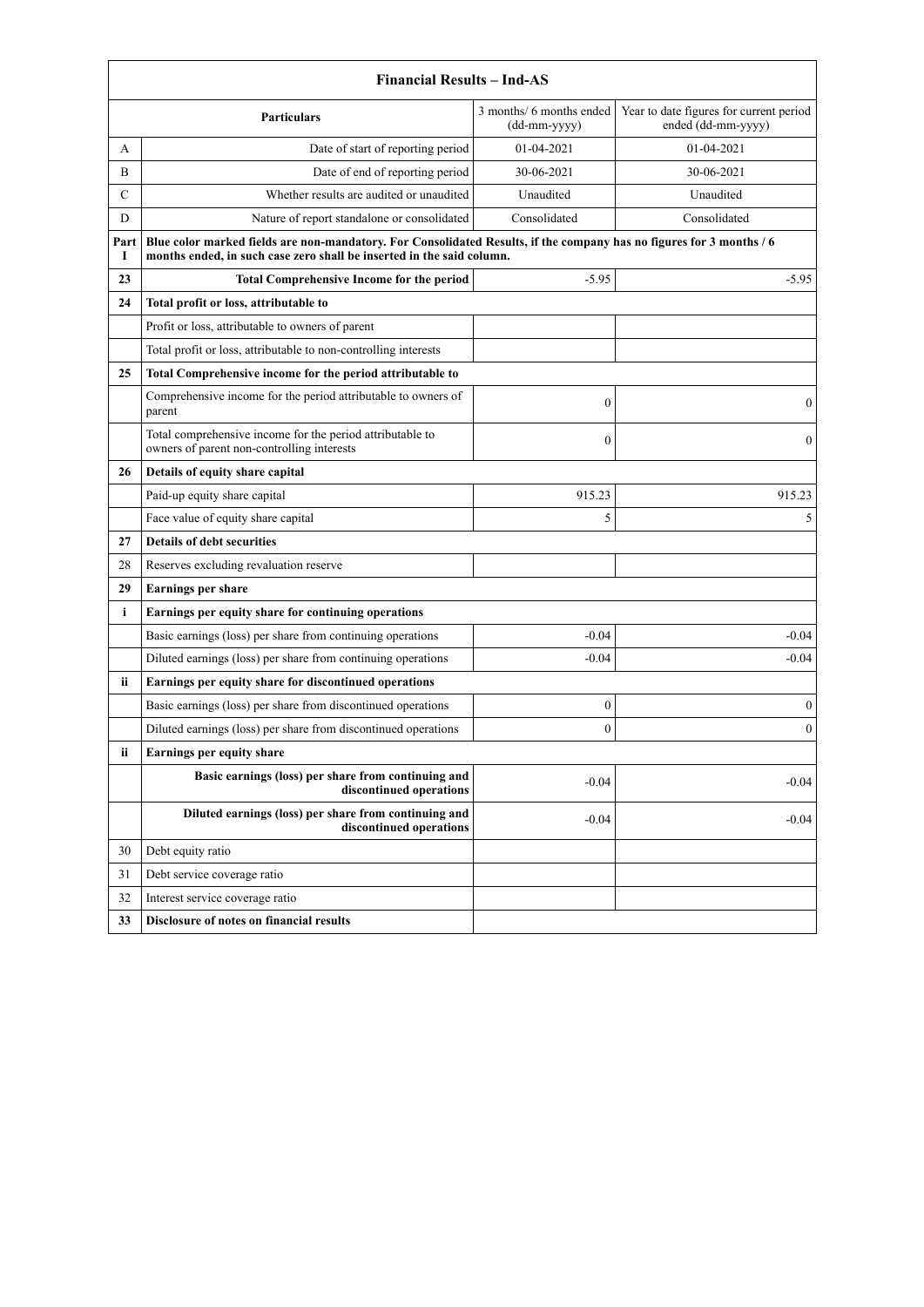|                  | Format for Reporting Segmenet wise Revenue, Results and Capital Employed along with the company results |                                          |                                                                |  |
|------------------|---------------------------------------------------------------------------------------------------------|------------------------------------------|----------------------------------------------------------------|--|
|                  | <b>Particulars</b>                                                                                      | 3 months/ 6 month ended (dd-<br>mm-yyyy) | Year to date figures for current period ended (dd-<br>mm-yyyy) |  |
|                  | Date of start of reporting period                                                                       | 01-04-2021                               | 01-04-2021                                                     |  |
|                  | Date of end of reporting period                                                                         | 30-06-2021                               | 30-06-2021                                                     |  |
|                  | Whether accounts are audited or unaudited                                                               | Unaudited                                | Unaudited                                                      |  |
|                  | Nature of report standalone or consolidated                                                             | Consolidated                             | Consolidated                                                   |  |
| 1                | <b>Segment Revenue (Income)</b>                                                                         |                                          |                                                                |  |
|                  | (net sale/income from each segment should be disclosed)                                                 |                                          |                                                                |  |
|                  | <b>Total Segment Revenue</b>                                                                            |                                          |                                                                |  |
|                  | Less: Inter segment revenue                                                                             |                                          |                                                                |  |
|                  | <b>Revenue from operations</b>                                                                          |                                          |                                                                |  |
| $\boldsymbol{2}$ | <b>Segment Result</b>                                                                                   |                                          |                                                                |  |
|                  | Profit $(+)$ / Loss $(-)$ before tax and interest from each segment                                     |                                          |                                                                |  |
|                  | <b>Total Profit before tax</b>                                                                          |                                          |                                                                |  |
|                  | i. Finance cost                                                                                         |                                          |                                                                |  |
|                  | ii. Other Unallocable Expenditure net off<br><b>Unallocable income</b>                                  |                                          |                                                                |  |
|                  | <b>Profit before tax</b>                                                                                |                                          |                                                                |  |
| 3                | (Segment Asset - Segment Liabilities)                                                                   |                                          |                                                                |  |
|                  | <b>Segment Asset</b>                                                                                    |                                          |                                                                |  |
|                  | <b>Total Segment Asset</b>                                                                              |                                          |                                                                |  |
|                  | <b>Un-allocable Assets</b>                                                                              |                                          |                                                                |  |
|                  | <b>Net Segment Asset</b>                                                                                |                                          |                                                                |  |
| 4                | <b>Segment Liabilities</b>                                                                              |                                          |                                                                |  |
|                  | <b>Segment Liabilities</b>                                                                              |                                          |                                                                |  |
|                  | <b>Total Segment Liabilities</b>                                                                        |                                          |                                                                |  |
|                  | <b>Un-allocable Liabilities</b>                                                                         |                                          |                                                                |  |
|                  | <b>Net Segment Liabilities</b>                                                                          |                                          |                                                                |  |
|                  | Disclosure of notes on segments                                                                         |                                          |                                                                |  |